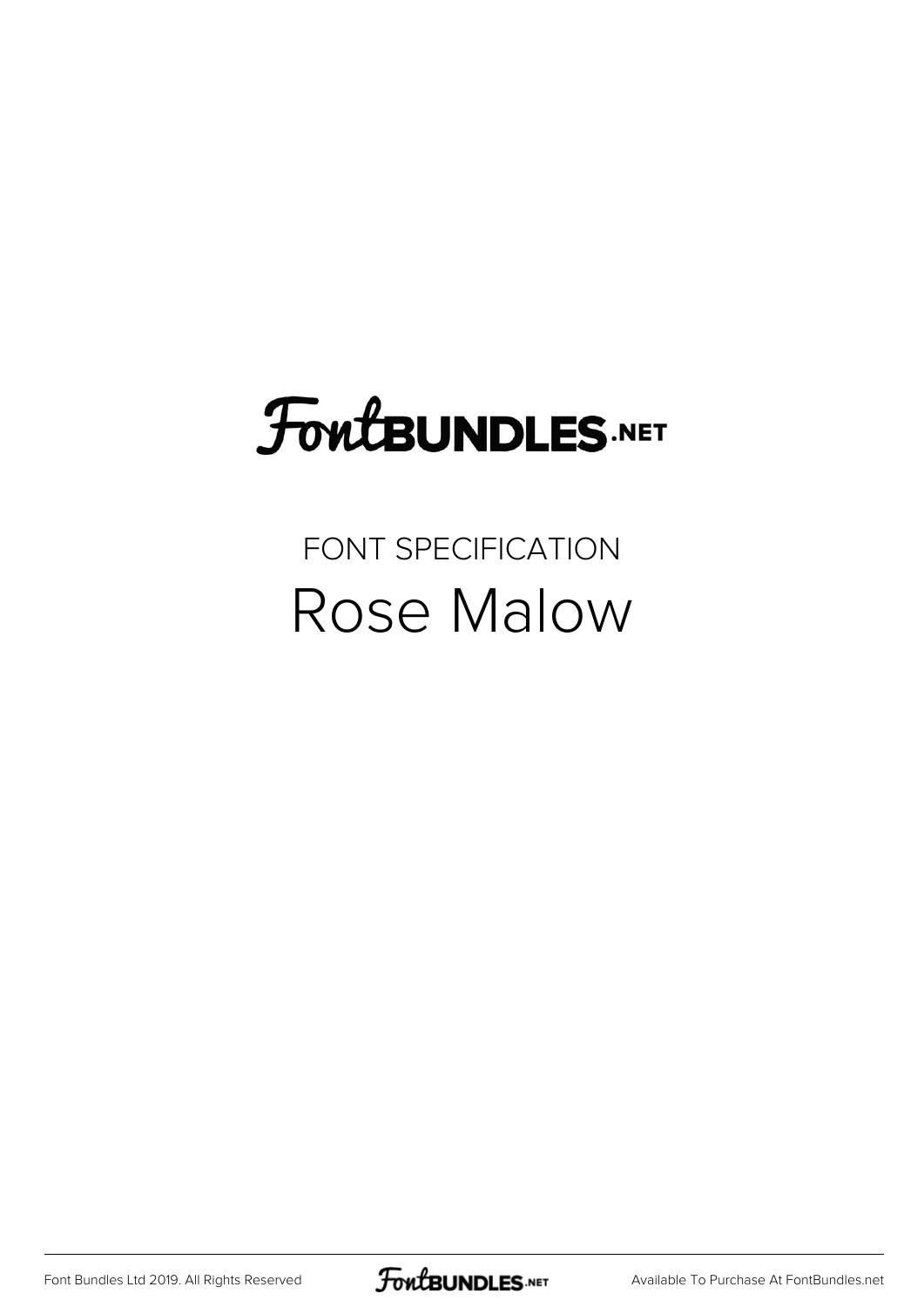## Rose Malow - Regular

**Uppercase Characters** 

ABCDEJGHIIKLMNOPOR

 $STUVWXYZ$ 

Lowercase Characters

abcdetghijklmnopfnstuuwkyz

**Numbers** 

0123456789

Punctuation and Symbols

 $1''$  # \$ % & ' ( ) \* + , - , ; ; <  $=$  ,  $?$   $($   $\vee$   $)$   $^{\wedge}$   $=$   $($   $\vee$   $)$   $j$   $j$   $j$   $j$   $j$  $\mathbb{C}$  and  $\mathbb{C}$  $\overline{\mathcal{S}}$ 

All Other Glyphs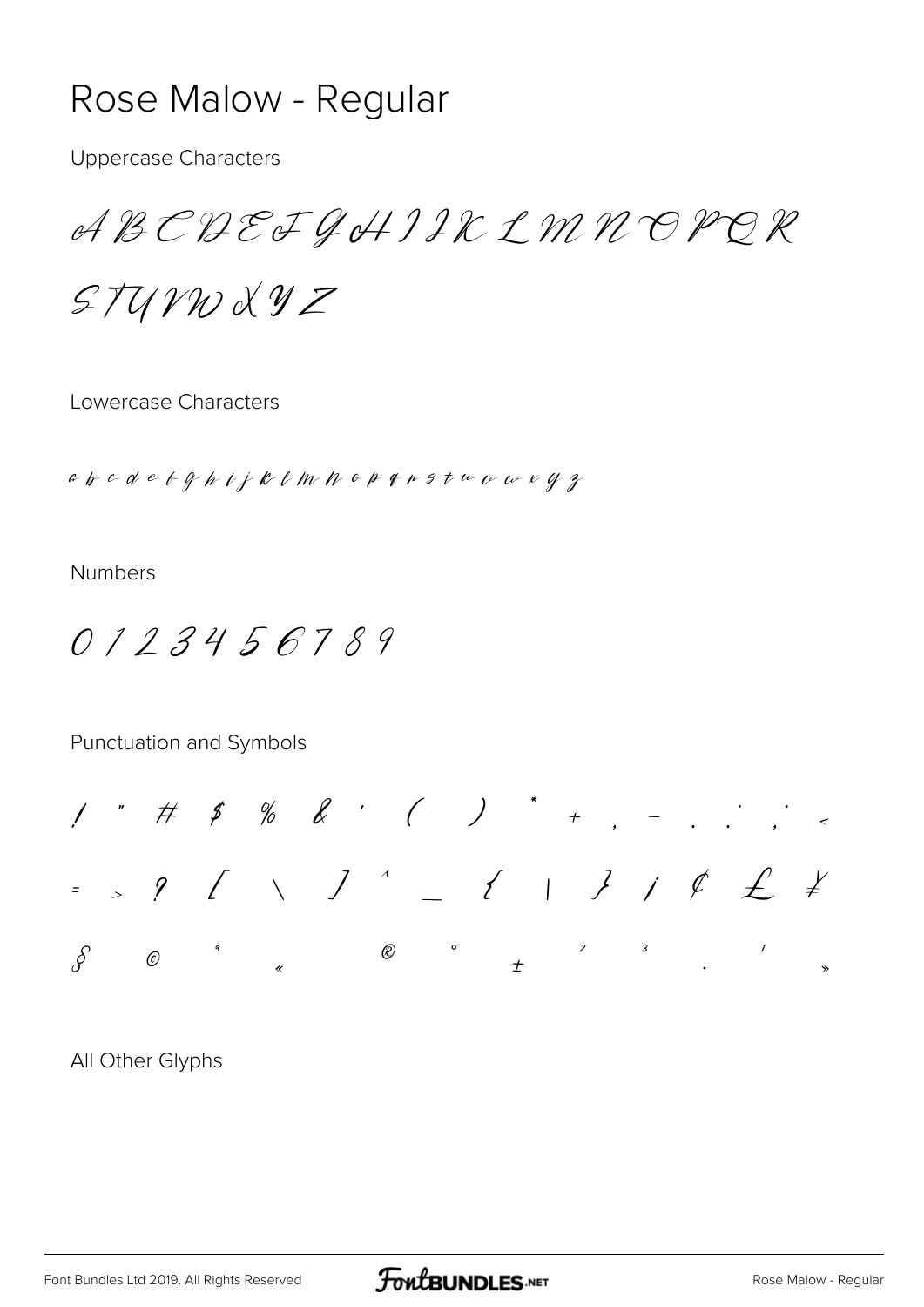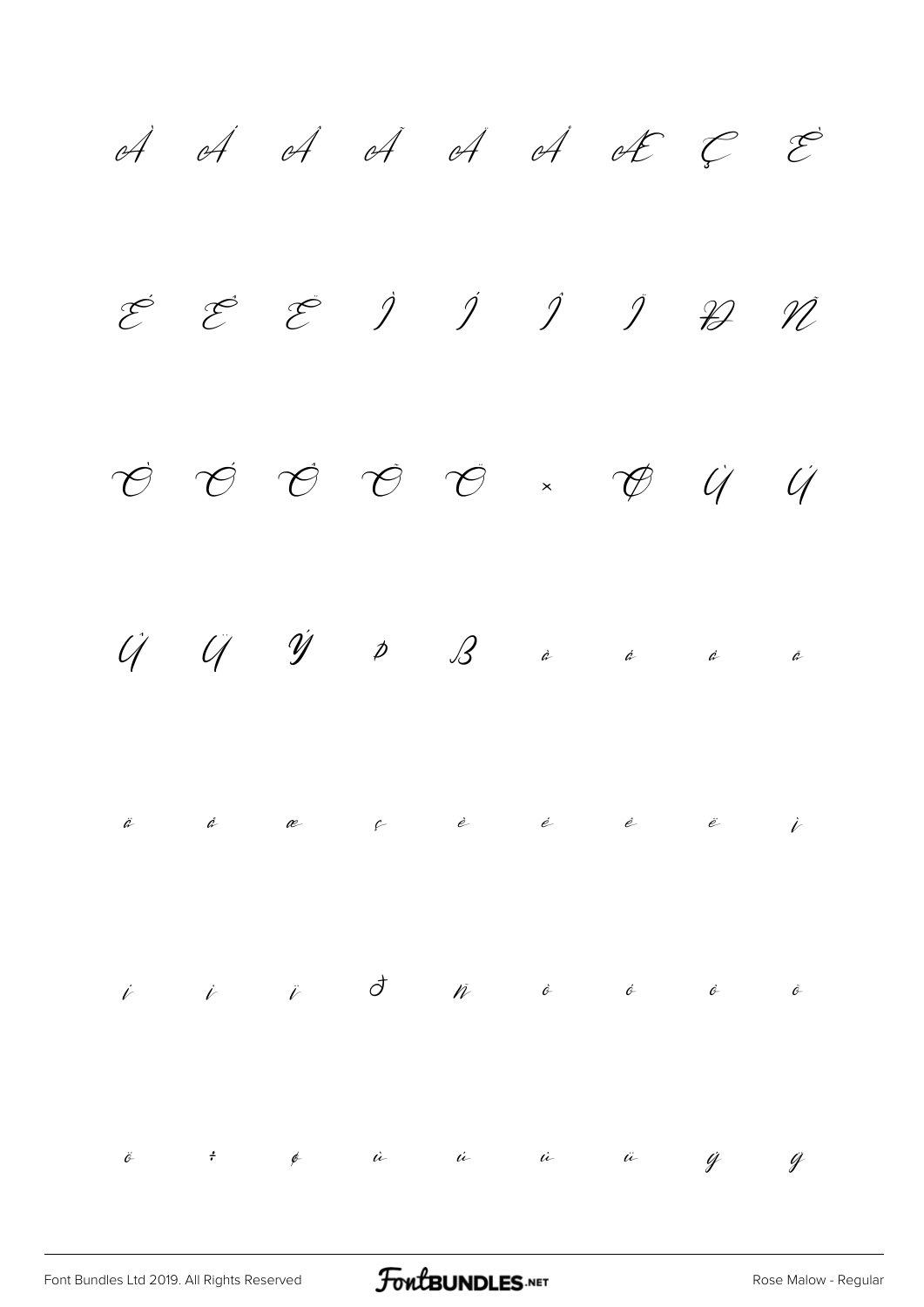of a of a of a  $\vec{c}$  i  $\vec{c}$  $\mathcal{E}$  $\alpha$  at  $\overline{\mathcal{C}}$  at  $\overline{\mathcal{C}}$  at  $\overline{\mathcal{C}}$  at  $\overline{\mathcal{C}}$  at  $\overline{\mathcal{C}}$  $\overline{\mathscr{D}}$  $\dot{\mathcal{L}}$  $\begin{array}{ccccc} \mathcal{E} & \mathcal{E} & \mathcal{E} & \mathcal{E} & \mathcal{E} & \mathcal{E} & \mathcal{E} & \mathcal{E} & \mathcal{E} & \mathcal{E} & \mathcal{E} & \mathcal{E} & \mathcal{E} & \mathcal{E} & \mathcal{E} & \mathcal{E} & \mathcal{E} & \mathcal{E} & \mathcal{E} & \mathcal{E} & \mathcal{E} & \mathcal{E} & \mathcal{E} & \mathcal{E} & \mathcal{E} & \mathcal{E} & \mathcal{E} & \mathcal{E} & \mathcal{E} & \mathcal{E} & \math$  $\overline{V}$  $\acute{n}$   $\qquad \gamma\acute{\ell}$  $\tilde{\mathcal{C}}$  $\n *L*\n$  $\mathscr{W}$  $\overline{\mathcal{O}}$  $\ell$  $\hat{N}$  $\ddot{\mathscr{E}}$  $R$  in  $R$  in  $\mathcal{L}$  $\mathcal{S}$  $\mathscr{C}$  $\acute{S}$ œ g  $\ddot{a}$  $\mathcal{U}$  and  $\hat{y}$   $\hat{z}$  $\dot{z}$   $\dot{Z}$  $\dot{z}$   $\dot{z}$ 

FontBUNDLES.NET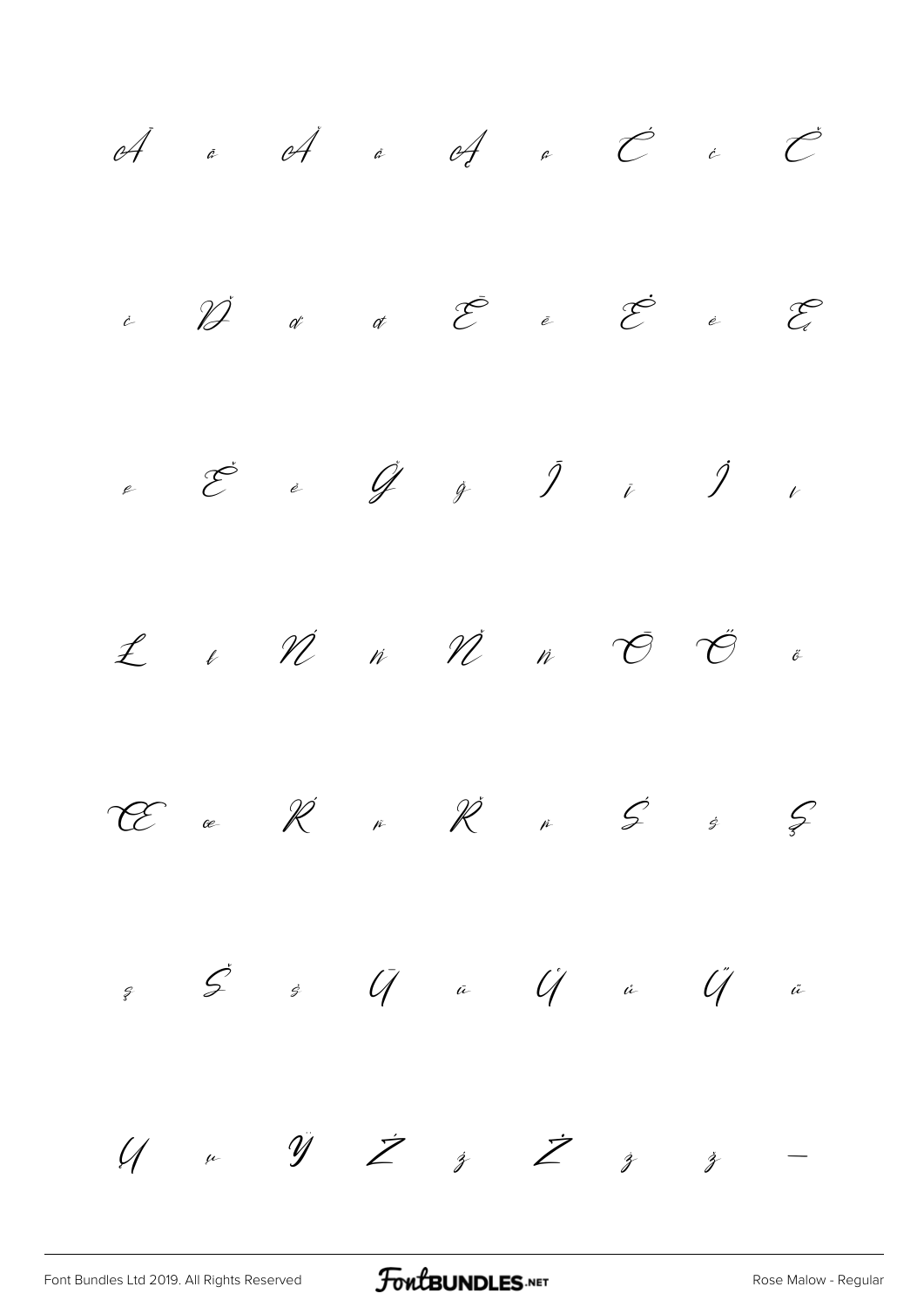| $\pmb{\epsilon}$                |                          |         |                                                                      |       |          | $\mathcal{T}$                                                                                                   | $\ddot{ }$         |
|---------------------------------|--------------------------|---------|----------------------------------------------------------------------|-------|----------|-----------------------------------------------------------------------------------------------------------------|--------------------|
|                                 |                          |         | $\therefore$ $\theta$ <sup><i>m</i></sup> $\theta$ <i>z</i> $\leq$ 2 |       |          |                                                                                                                 |                    |
|                                 |                          |         |                                                                      |       |          | gh in in im in in                                                                                               | if                 |
| $\mathscr{U}$                   |                          |         |                                                                      |       |          | $\mathcal{O}_k$ $\mathcal{O}_l$ $\mathcal{O}_m$ $\mathcal{O}_l$ $\mathcal{O}_l$ $\mathcal{O}_l$ $\mathcal{O}_l$ | $\mathscr{G}_\ell$ |
| $\mathscr{G}$                   | $\mathcal{G}\mathcal{U}$ |         | ss th tt                                                             |       |          | $\omega_{h}$ $\omega_{k}$ $\omega_{l}$                                                                          | $\iota\iota\eta$   |
| $\omega q$                      | $\omega$                 | $u$ f   | $\mu$                                                                | aa ap |          | am                                                                                                              | an                 |
| $\mathcal{C}\!\wr\!\mathcal{C}$ | af                       | $c\eta$ | $c$ le $c$ l                                                         |       | $c_7$ of | ee                                                                                                              | $e\hat{h}$         |